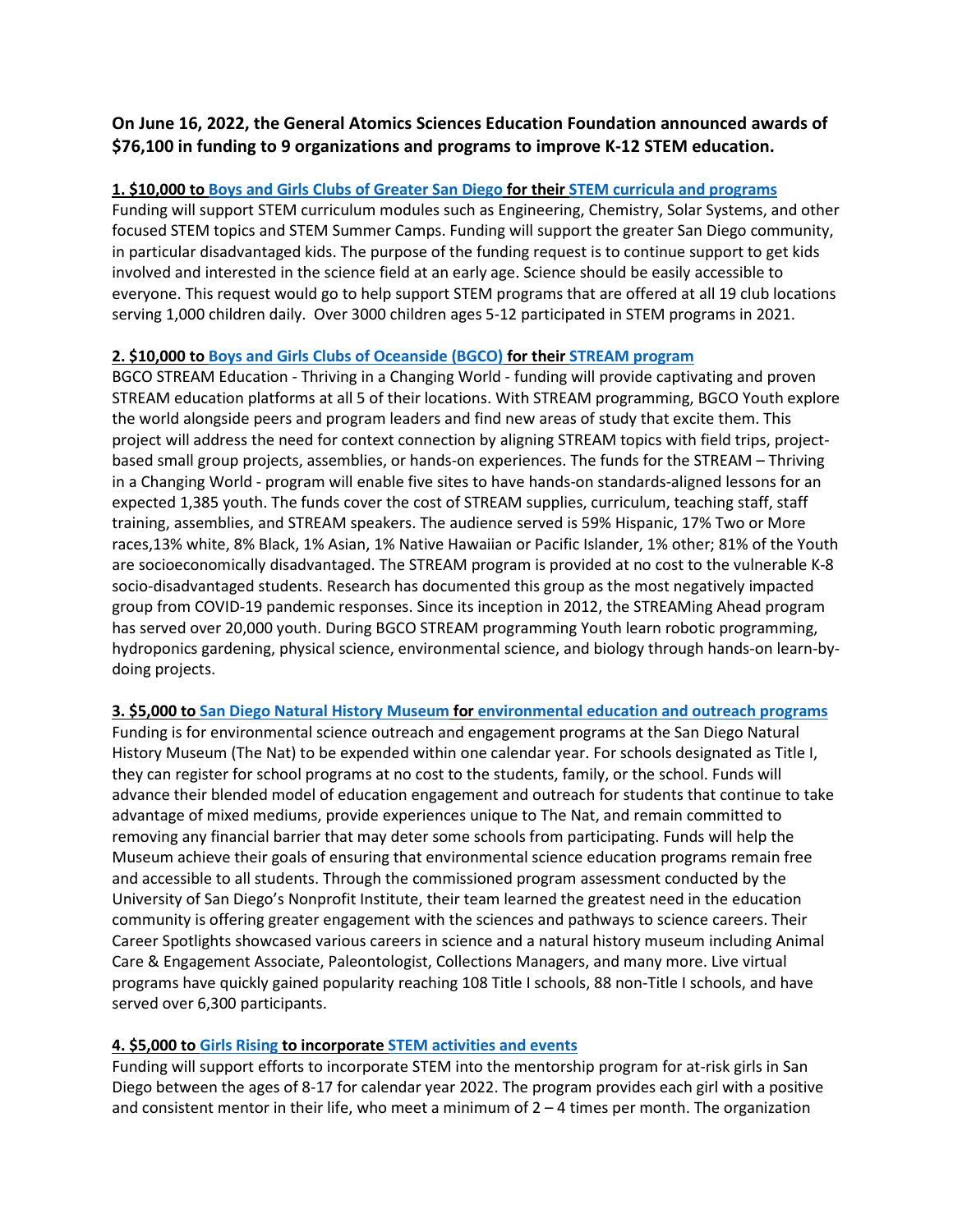provides 6-8 events per year centered around three initiatives to help lead girls to being strong members of the next-gen workforce: health and wellness, STEM, and art and music. This funding will provide enriching STEM activities and events for the girls, who come from historically underserved communities and their exposure to STEM is typically very limited. The program strives to show girls the endless possibilities they have and build their impressive talent. The program currently serves 30 girls who are 49% Black, 49% Hispanic, and 1% White. The girls all come from households living under the federal poverty level, attend Title 1 schools, and live in a single guardian household. This award will provide funding to focus on STEM events and activities including bringing in professionals in the field representative of their demographic to show the girls that STEM is a field they can be a part of. They have initiated efforts with a crime lab, engineer, tide pool event, UV protection, outdoor wilderness skills, SDG&E, pickling/environmental waste reduction.

#### **5. \$2,600 t[o American Society of Naval](https://www.navalengineers.org/) Engineers (ASNE) for [STEM video game \(FLEET\)](https://www.navalengineers.org/STEM-FLEET/FAQ) support**

ASNE manages the growing FLEET (Future Leaders of Engineering Experiential learning & Teaching) program that centers on a free video game that ASNE developed with industry partners, which includes engaging educational lessons. Expected Population: 100 students, 90% African American, 5% Latino/Latina. ASNE has signed educational relationships with Fairfax County Public Schools and Carderock STEM and supports schools throughout Virginia, Maryland, and Delaware. They will mail the user guide and curriculum resources so that teachers feel secure in delivering these educational experiences. Funding will improve the experience families have downloading this game at home by creating updated and more explicit introductory videos. ASNE expects to add another 200 families and 225 students to FLEET during Fall 2022.

## **6. \$3,500 t[o Asian Culture and Media Alliance](https://www.asianculturemediaalliance.org/) to support th[e TAKE ONE media arts and sciences](https://www.asianculturemediaalliance.org/take-one/)  [program](https://www.asianculturemediaalliance.org/take-one/)**

Funding will support the TAKE ONE media arts & sciences program. Although TAKE ONE focuses on under-represented, Asian American and Native Hawaiian/Pacific Islander (AANHPI) high school youth, the program is inclusive to all races, genders, identities, and abilities from other underserved communities. TAKE ONE is provided free of charge to underserved youth ages 16-25, in offering opportunities to receive essential skills training and self-development attributes in pursuing nontraditional careers in the media arts industry. Funding will primarily compensate key media instructors and mentors of Take One. TAKE ONE offers an immersive 6-month program annually consisting of an academic curriculum and applied learning elements to catalyze valuable learning opportunities including leadership, teamwork, communication, and self-development skills while gaining real world experience as film, television, and new media creators in learning the science and technologies that are applied in media arts, including the principles of light and sound, as well as electronics, sensors, computers, and software. Since 2016, 220 youth participants have enrolled in Take One, where 20% have been high school students. ACMA recently established a new partnership with Del Lago Academy, where high school students can enroll in a 6-week mentoring and vocational media internship program at ACMA prior to participating in the TAKE ONE program. 2022 anticipates a total of 60 youth participants, with 20-30% high school students.

#### **7. \$5,000 t[o Ocean Discovery Institute](https://oceandiscoveryinstitute.org/) to support [in-school programs](https://oceandiscoveryinstitute.org/who-we-are-2/programs-2/)**

Funding will support in-school programs for the 2022-2023 school year, which provide early, continued exposure to science for underserved students through hands-on classroom and field-based activities. The program design uses ocean science and local resources as a platform to teach science, technology, engineering, and math (STEM). Students learn what science is, how it works, its essential principles, and its relevance to their lives. The In-School Programs are implemented for 6,000 K-7th grade students